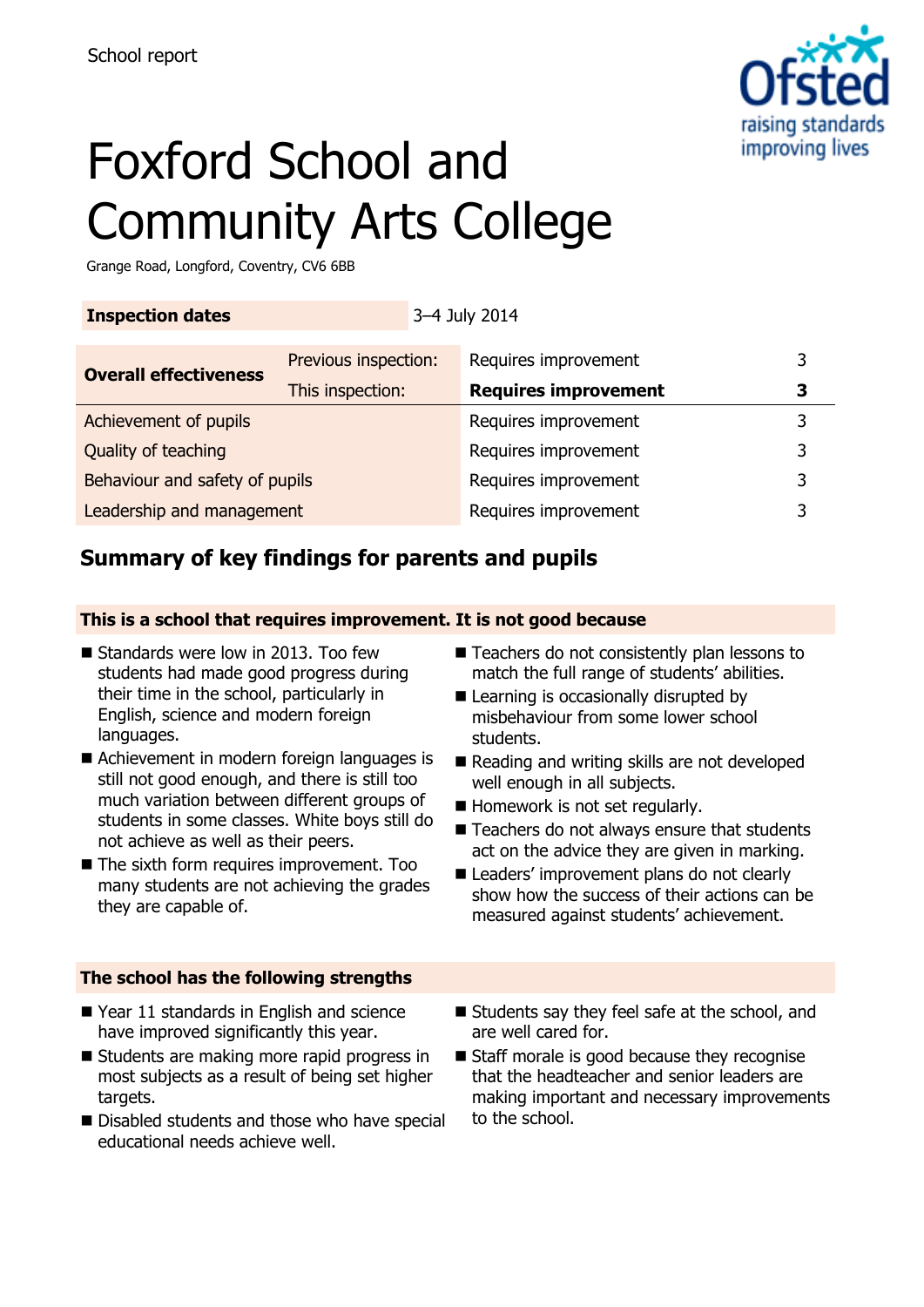# **Information about this inspection**

- Inspectors observed 29 lessons, including six joint observations with members of the school's senior team. They saw registration periods and observed how students behaved around the school.
- **Inspectors held meetings with the headteacher, a representative of the local authority,** governors, senior staff, subject leaders and other school staff. Informal meetings also took place with staff and students.
- Discussions were held with groups of students across the school about their educational experience and behaviour. Samples of students' written work were also scrutinised, including in lessons. Inspectors listened to younger students reading.
- Inspectors looked at a wide range of documents, including the school's evaluation of its own performance and its development planning, tracking of students' progress, monitoring of teaching and staff training, and records of governing body meetings. They also looked at records relating to safeguarding, behaviour and attendance.
- There were too few responses to the online survey, Parent View, for these to be available to inspectors. However, they took account of the results of parental questionnaires conducted by the school as well as the 80 questionnaires completed by staff.

### **Inspection team**

| Linda Austin, Lead inspector | <b>Additional Inspector</b> |
|------------------------------|-----------------------------|
| <b>Helen Owen</b>            | <b>Additional Inspector</b> |
| <b>Anthony Felsenstein</b>   | <b>Additional Inspector</b> |
| <b>Isobel Randall</b>        | <b>Additional Inspector</b> |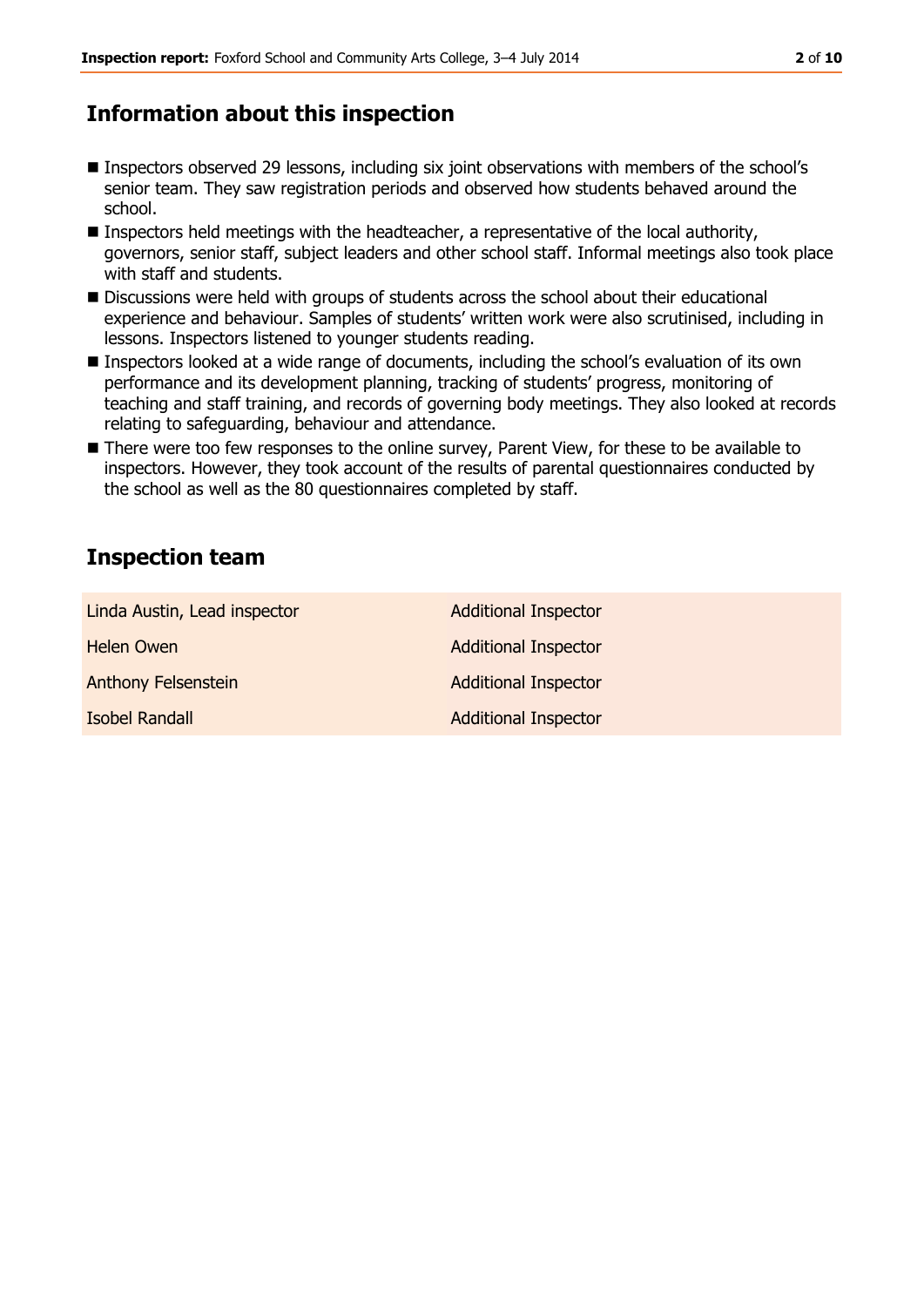# **Full report**

# **Information about this school**

- Foxford School and Community Arts College is an average-sized secondary school.
- The school is part of a charitable trust with Coventry City Council, Coventry University, Henley College, the RICOH arena, Changing Cultures and Coventry and Warwickshire University Hospitals.
- Around half the students are White British. The proportion of students from minority ethnic groups is above the national average, as is the proportion of students who speak English as an additional language.
- The proportion of students known to be eligible for the pupil premium is above the national average. The pupil premium is additional funding provided to support the education of students known to be eligible for free school meals and those who have been in local authority care.
- $\blacksquare$  The proportion of students that the school has identified as disabled or having special educational needs and requiring extra support through school action is in line with the national average. The proportion supported through school action plus or with a statement of special educational needs is above the national average.
- A very small number of Key Stage 4 students attend courses at Henley College and Brakes for part of the week, and some sixth formers attend other schools in the Coventry City Consortium to study one of their courses.
- The school meets the government's current floor standards, which set the minimum expectations for students' attainment and progress at the end of Year 11.

# **What does the school need to do to improve further?**

- Improve the quality of teaching by ensuring that teachers:
	- plan and adapt lessons so that students of all abilities and backgrounds are engaged and making good progress
	- $-$  check that students act on the advice they have been given about how to improve their work
	- develop students' reading and writing skills across all subjects by following the school policy about reading, the correction of written mistakes and extended writing.
- **Improve achievement by ensuring that:** 
	- $-$  the progress of sixth formers is tracked against more aspirational targets
	- $-$  standards in modern foreign languages are at least average by the end of Year 11.
- Eliminate low-level disruption from lessons by ensuring that:
	- work planned is at the right level of difficulty for all students
	- staff consistently follow the school's behaviour policy.
- **IMPROVE LEADERSHIP and management by ensuring that:** 
	- $-$  homework is set regularly by all staff
	- actions for improvement are clearly linked to students' achievement.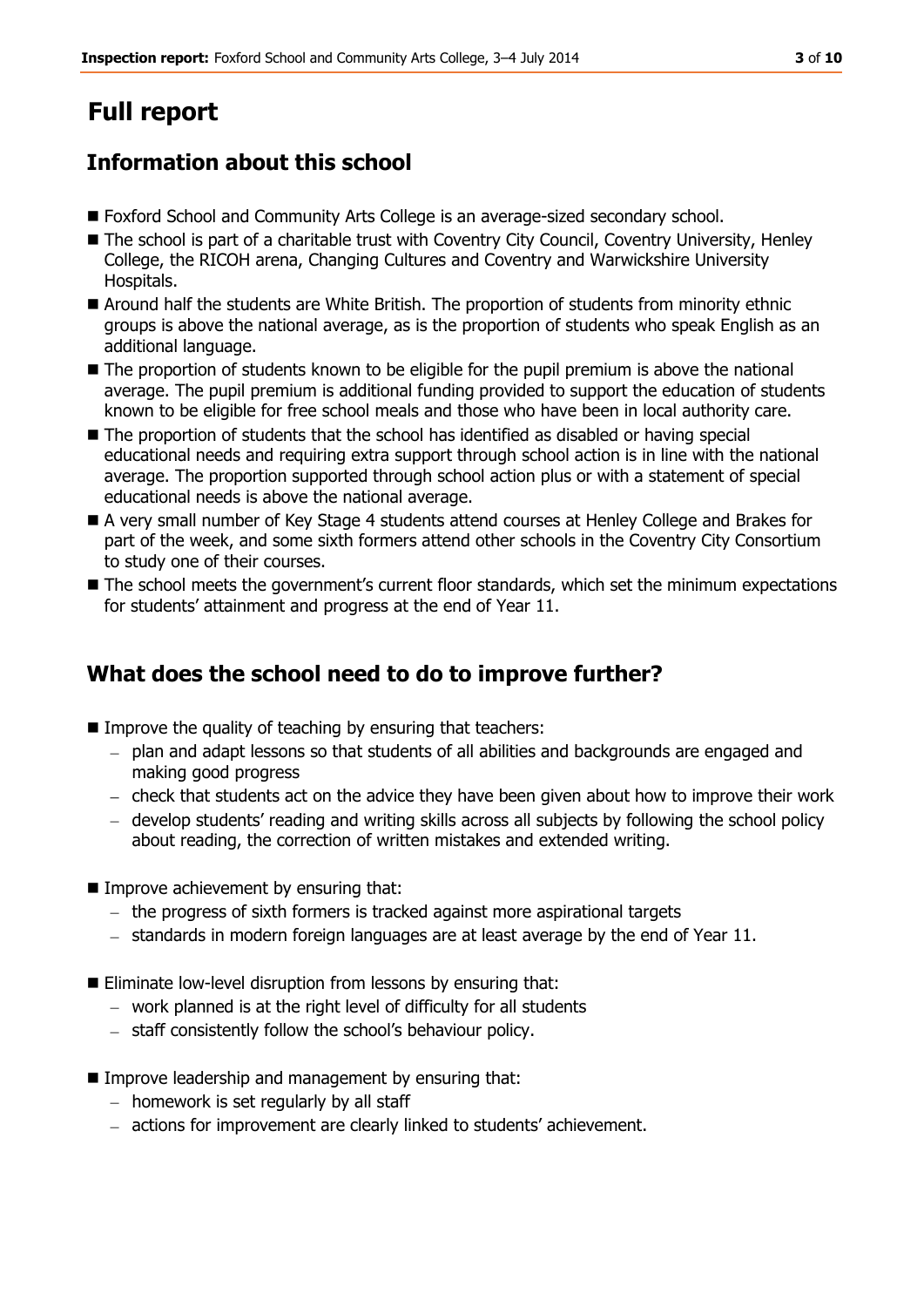# **Inspection judgements**

#### **The achievement of pupils requires improvement**

- Students have not made sufficient progress over time. In 2013, the proportion of students making or exceeding expected progress in English, science and modern foreign languages was well below national figures.
- The least and most able students, and White British boys, made less progress than other groups. Students eligible for pupil premium funding attained, on average, a whole grade below their peers in mathematics and English GCSE. Achievement in modern foreign languages has not yet improved enough. The achievement of White British boys still lags behind that of most minority ethnic groups and students who speak English as an additional language.
- Achievement in the sixth form requires improvement. Students are not making good enough progress. The number of students who achieve an A\* to B grade is too low, and too many fail their AS course. Progress in some subjects, including psychology, is well below average.
- **School information and evidence from the inspection shows that improving teaching is enabling** students to make better progress this year. The proportion of students making the progress they should in English and science is speeding up and is now at or above the national average. Students in the lower years are increasingly making expected or better progress in most subjects.
- A clearer focus on the most effective use of pupil premium funding this year is helping eligible pupils to catch up with their peers. Those in Year 11 are on track to attain one third of a grade below their peers in English and half of a grade below in mathematics this year.
- In 2013, the school entered students early for IGCSE English and GCSE science courses. Students are able to resit these GCSEs in the summer of Year 11, if appropriate, in order to achieve the highest grade possible. Students who have already achieved their expected grade then go on to study higher level courses, or in some cases improve their achievement in other subjects.
- Achievement of the very few students who study part time on other sites is well monitored, and they make good progress as a result of the personalised teaching they receive.
- Support for disabled students and those who have special educational needs is well focused and effective. Consequently, most of these students now make good progress.
- Years 7 and 8 students who need particular support in English and mathematics make good progress. This is because the school has introduced a 'catch up' programme that involves additional time for numeracy and literacy. They are placed in separate classes called 'Flex' groups where they are given personalised support to improve their basic skills.

#### **The quality of teaching requires improvement**

- Teachers do not always plan and teach lessons that match the full range of students' abilities. As a consequence, work is sometimes insufficiently challenging for the middle ability or most able students.
- Senior leaders have now set more ambitious academic targets for students by requiring them to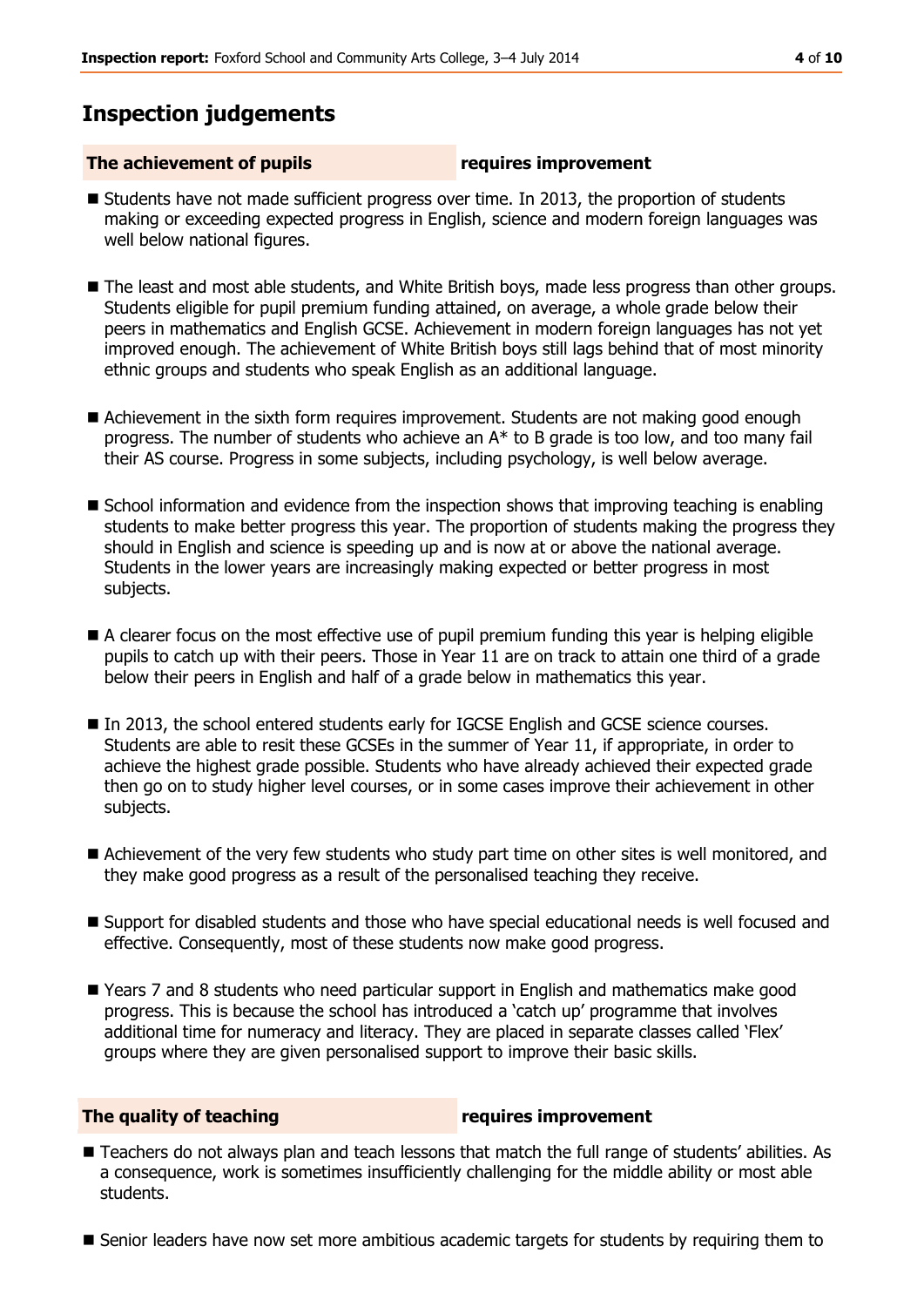make more than simply expected progress. However, this transition towards higher expectations is not yet fully embedded in subjects, such as modern foreign languages. Students make insufficient progress in some lessons where the teacher has low expectations or gives students too long to complete simple activities, or they are allowed to choose tasks that are not challenging enough.

- The quality of marking has improved. However, in many subjects teachers do not ensure that students respond to the suggestions they make about how they can improve their work.
- Homework is not being consistently set across the school to support learning in class. Students reported that they did very little homework, and the books sampled showed that there was too much variability in the quantity and quality of work set within subjects and in most year groups.
- Initiatives to improve support for literacy, including those to accelerate progress in reading, are improving achievement in Key Stage 3 for 'catch up' students. However, in a number of mainstream lessons observed, reading texts were too easy, and school guidance was not followed as spelling mistakes were not corrected and students were not set extended writing tasks.
- Where learning is most effective, teachers make good use of information about students' achievement in planning lessons. They ask challenging questions to check students' understanding and deepen their understanding, and the pace and range of activities keep students engaged.
- Information gathered from looking at students' books and from regular assessments of their progress indicates that teaching is improving. This is clearly making a difference in accelerating students' progress and promoting their achievement in English and science.
- Support from teaching assistants is usually good and inspectors saw examples of students with special educational needs being supported very effectively, both in mainstream classes and when receiving individual support out of lessons.
- Data show that the progress of students in the sixth form requires improvement. This indicates that teaching has not been good enough. As Year 12 students were at Aberystwyth University at an annual study week, few sixth form lessons could be seen. However, in the very few folders looked at, marking was thorough and students were given clear advice about how to improve their work in relation to the examination criteria.

#### **The behaviour and safety of pupils requires improvement**

- The behaviour of students requires improvement. Although many students behave well, minor disruptions hinder learning in some lower school lessons. Younger students and a very small number of staff expressed these concerns, and they were verified in the school's incident log.
- **E** Engagement in lessons is linked closely to the quality of teaching. In some lessons, where it is weaker, teachers have not planned work at the right level of difficulty, resulting in students' lack of enthusiasm and insufficient pride in their work.
- Where activities are engaging and support students' progress, behaviour is good. For example, in a Year 10 English lesson, students were all engaged in interesting tasks and made good progress throughout the lesson because the teacher consistently challenged all students to succeed and asked lively, searching questions.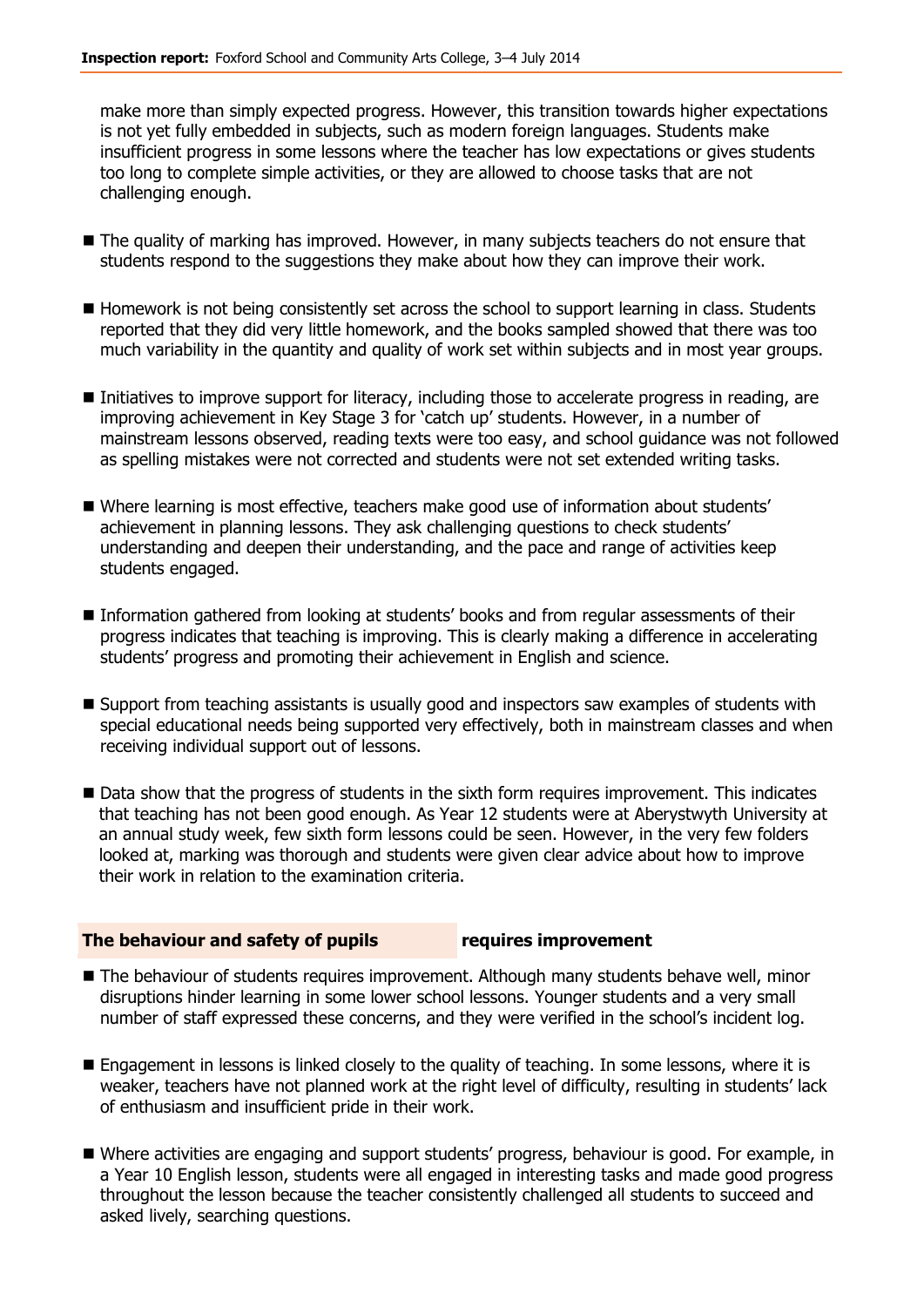- Break and lunchtime behaviour is good and students demonstrate respectful relationships with staff, each other and visitors.
- **Parents who responded to the in school questionnaires believe that students behave well and feel** safe.
- Behaviour of sixth form students is good. One said, 'The school has helped to build my confidence, is supportive and has helped to piece me together like a jigsaw.' Sixth form students are proud to help younger students with their studies.
- The school's work to keep students safe and secure is good. The arrangements for safeguarding students meet statutory requirements. The school has a robust approach to identifying students at risk. All the required policies and procedures are in place, and staff and governors receive regular, appropriate training to enable them to carry them out effectively.
- **Students are well aware of the different forms of bullying and reported few incidents. They also** commented that incidents are dealt with effectively. They have learnt about e-safety and the dangers of drug abuse in lessons, and are very aware about how to keep themselves safe.
- Students' attendance has improved and is now at the national average. The school works well with the parents of students who are persistently absent. This has resulted in an improvement in their attendance.
- **School systems to support vulnerable students, through separate learning areas, mentoring and School** individual support plans, have resulted in few fixed-term and very few permanent exclusions.
- Students are proud of their school and feel that they can express their views through the school council. They are keen to take up positions of authority and to raise money for charity.

#### **The leadership and management requires improvement**

- Despite some improvements, the actions taken by senior leaders have not yet led to good teaching across all subjects. Some systems and approaches have only recently established, and are yet to have a clear impact on standards.
- The school has recently improved its checks on the quality of teaching and students' achievement. The comprehensive system that is now used to track students' progress has ensured that expectations for students' achievement are higher. It is being well used by most leaders.
- Neither senior and subject leaders' improvement plans nor their evaluations link proposed actions to students' achievement in a measurable way.
- The new subject leaders in English, science and mathematics have a clear understanding of the strengths and weaknesses in their subjects and have employed a variety of approaches to monitor the work of their teams. However, this is not consistent across the work of all subject leaders.
- **Leadership of the sixth form requires improvement because the achievement of sixth form** students in their academic courses is too low. However, the 16 to 19 study programme, combined with good careers advice, enables all sixth form students to move into higher education or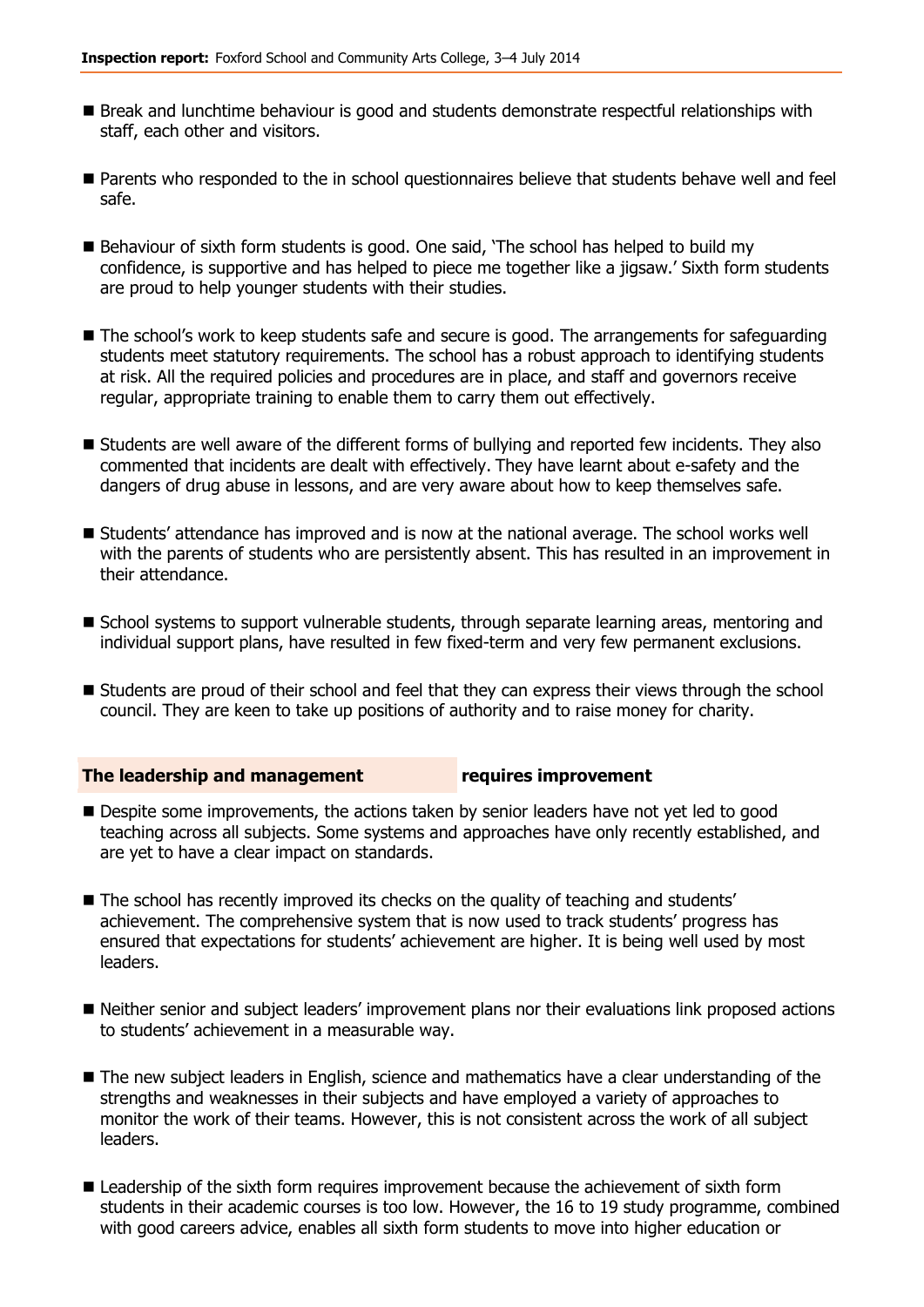employment.

- **E** Leaders have worked effectively to improve the weakest teaching. A broad range of training opportunities helps to address the individual needs of staff. Teachers and support staff have conducted research linked to the school's priorities for improvement. Teachers' performance is assessed rigorously and teachers can only progress up the pay scale if they are proving to be effective in raising students' achievement.
- **Leadership and management of provision for disabled students and those who have special** educational needs are strong. Well-trained staff ensure that specific needs are quickly identified and acted upon.
- **E** Leaders are working well to improve the achievement of students eligible for pupil premium funding. Well-chosen help and guidance, including the use of graduate mentors, are enabling them to catch up with their peers. This is evident in most years, but more evident in English than mathematics in the lower school.
- The curriculum is flexible in allowing students to choose different pathways to match their abilities and aspirations. In Key Stage 4, students chose one of three pathways, enabling them to study the right balance of academic, practical and work-related subjects. Students are given helpful advice to help them determine the pathway that suits them best. The school works effectively with a range of organisations, including members of the charitable trust, to ensure that those who leave the school at 16 move on successfully into further education and employment.
- The school is effective in promoting students' spiritual, moral, social and cultural development. Opportunities for students to work collaboratively in lessons and to work with others through volunteering and fundraising activities contribute to this. Students benefit from a range of visits, and visitors to the school have included a member of the European Parliament, former students and other speakers.
- $\blacksquare$  The school's parental questionnaire confirms that this sample of parents is supportive of the school and is confident in its work. A large majority of staff are positive about school leadership and believe that leaders are doing all they can to improve teaching.
- The local authority has provided helpful support in the form of a whole-school review of progress, and advice to governors and to subject leaders.

#### **The governance of the school:**

Governors now have a good understanding of the school's strengths and most of the areas that need improvement. The recent appointment of new governors, combined with more detailed information from the school about students' progress, has strengthened the governing body. It is now able to hold senior and subject leaders to account, particularly with regard to asking challenging questions about students' achievement, the quality of teaching and the management of staff performance. Governors are committed to improving the school and are receptive to guidance on how to do this. A school improvement committee involving governors has met to monitor action points in the school improvement plan and those arising from a local authority review. Governors monitor closely the progress of students supported by the pupil premium, and challenge leaders on the effectiveness and impact of the support provided for them.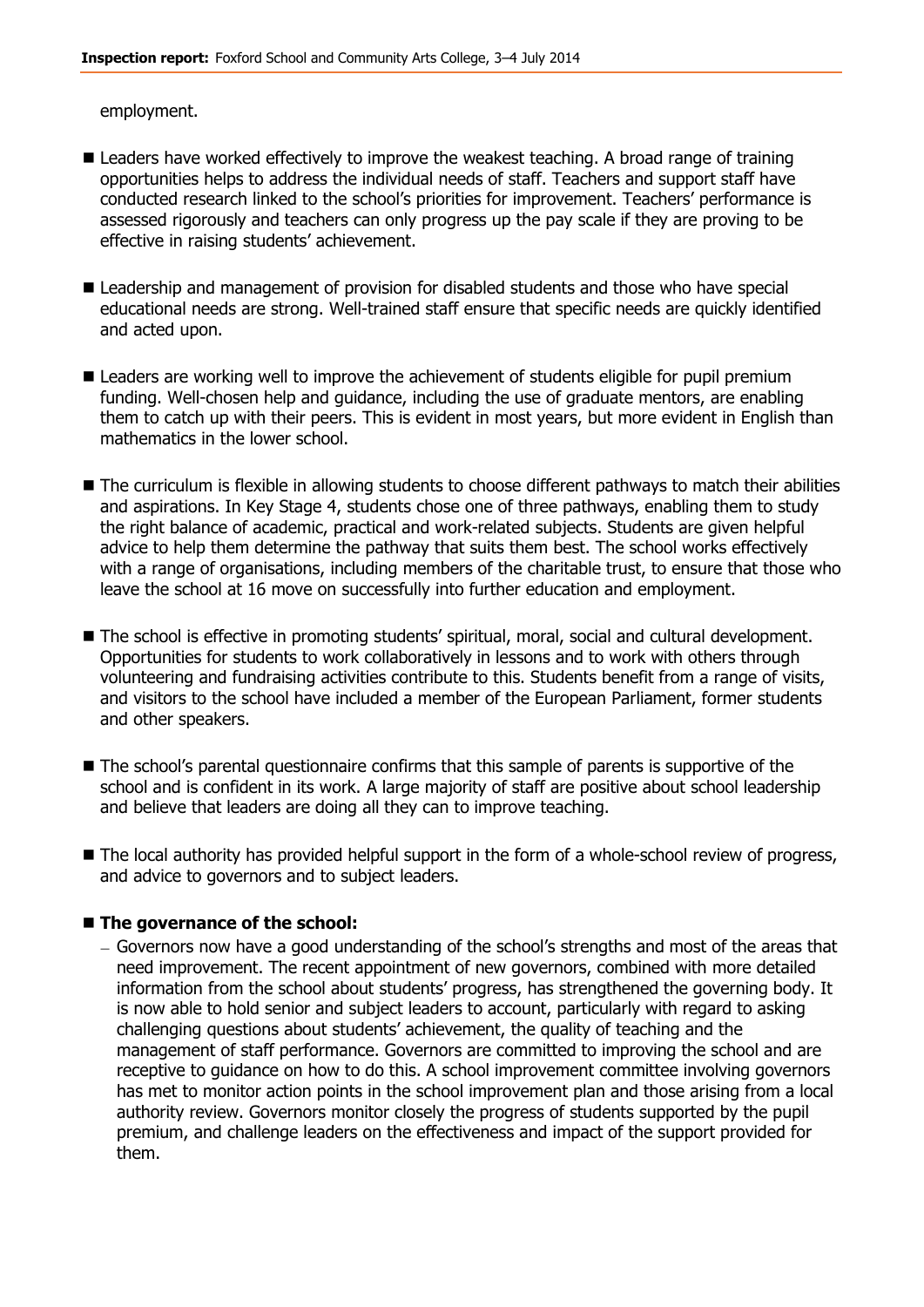# **What inspection judgements mean**

| <b>School</b> |                         |                                                                                                                                                                                                                                                                                                                                                                         |
|---------------|-------------------------|-------------------------------------------------------------------------------------------------------------------------------------------------------------------------------------------------------------------------------------------------------------------------------------------------------------------------------------------------------------------------|
| Grade         | <b>Judgement</b>        | <b>Description</b>                                                                                                                                                                                                                                                                                                                                                      |
| Grade 1       | Outstanding             | An outstanding school is highly effective in delivering outcomes<br>that provide exceptionally well for all its pupils' needs. This ensures<br>that pupils are very well equipped for the next stage of their<br>education, training or employment.                                                                                                                     |
| Grade 2       | Good                    | A good school is effective in delivering outcomes that provide well<br>for all its pupils' needs. Pupils are well prepared for the next stage<br>of their education, training or employment.                                                                                                                                                                            |
| Grade 3       | Requires<br>improvement | A school that requires improvement is not yet a good school, but it<br>is not inadequate. This school will receive a full inspection within<br>24 months from the date of this inspection.                                                                                                                                                                              |
| Grade 4       | Inadequate              | A school that has serious weaknesses is inadequate overall and<br>requires significant improvement but leadership and management<br>are judged to be Grade 3 or better. This school will receive regular<br>monitoring by Ofsted inspectors.                                                                                                                            |
|               |                         | A school that requires special measures is one where the school is<br>failing to give its pupils an acceptable standard of education and<br>the school's leaders, managers or governors have not<br>demonstrated that they have the capacity to secure the necessary<br>improvement in the school. This school will receive regular<br>monitoring by Ofsted inspectors. |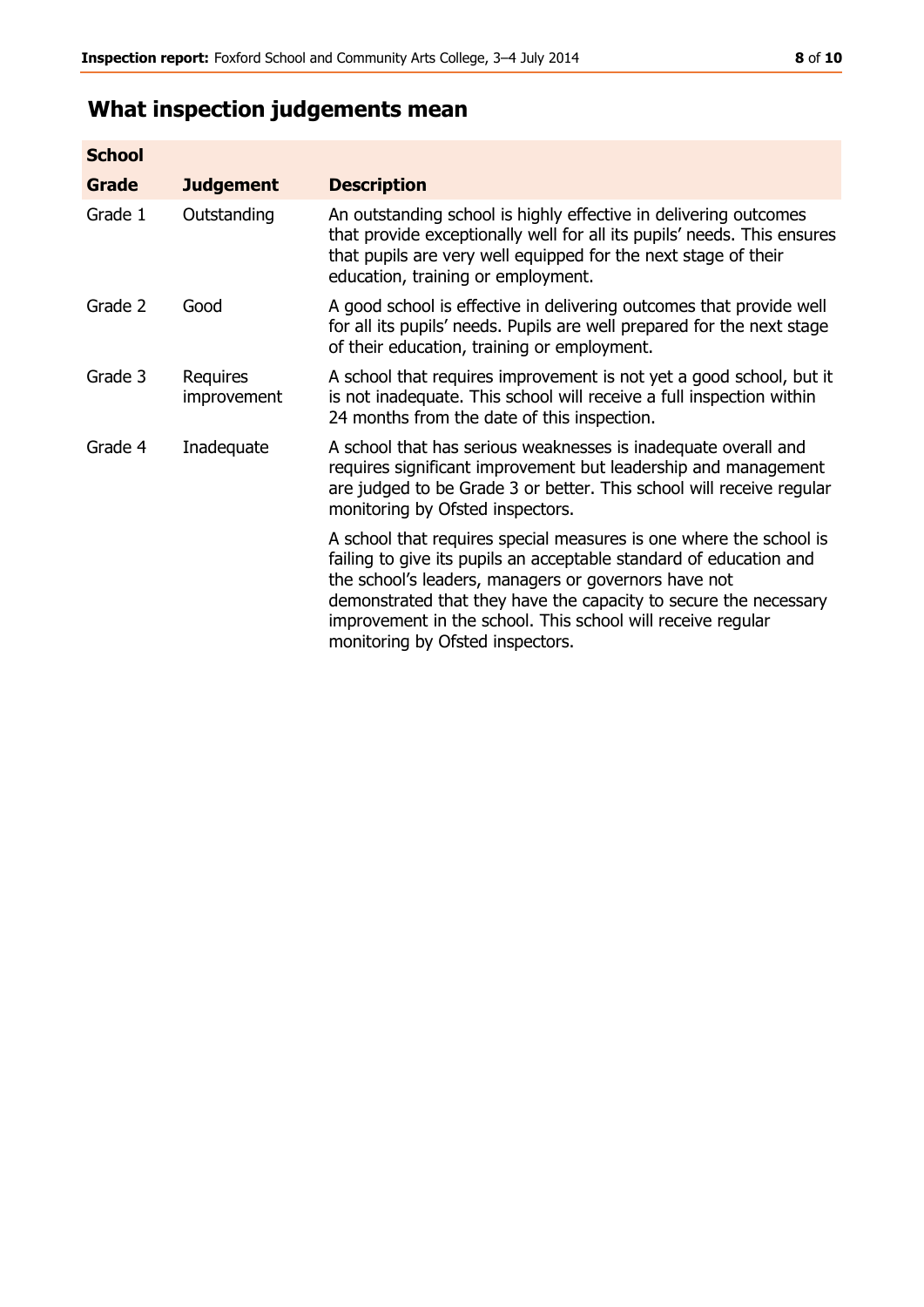# **School details**

| Unique reference number  | 103732   |
|--------------------------|----------|
| <b>Local authority</b>   | Coventry |
| <b>Inspection number</b> | 442526   |

This inspection of the school was carried out under section 5 of the Education Act 2005.

| <b>Type of school</b>                      | Comprehensive                |
|--------------------------------------------|------------------------------|
| <b>School category</b>                     | Foundation                   |
| <b>Age range of pupils</b>                 | $11 - 18$                    |
| <b>Gender of pupils</b>                    | Mixed                        |
| <b>Gender of pupils in the sixth form</b>  | Mixed                        |
| <b>Number of pupils on the school roll</b> | 994                          |
| Of which, number on roll in sixth form     | 136                          |
| <b>Appropriate authority</b>               | The governing body           |
| <b>Chair</b>                               | Linda Bigham                 |
| <b>Headteacher</b>                         | <b>Ruth Williamson</b>       |
| Date of previous school inspection         | 18 September 2012            |
| <b>Email address</b>                       | mail@foxford.coventry.sch.uk |